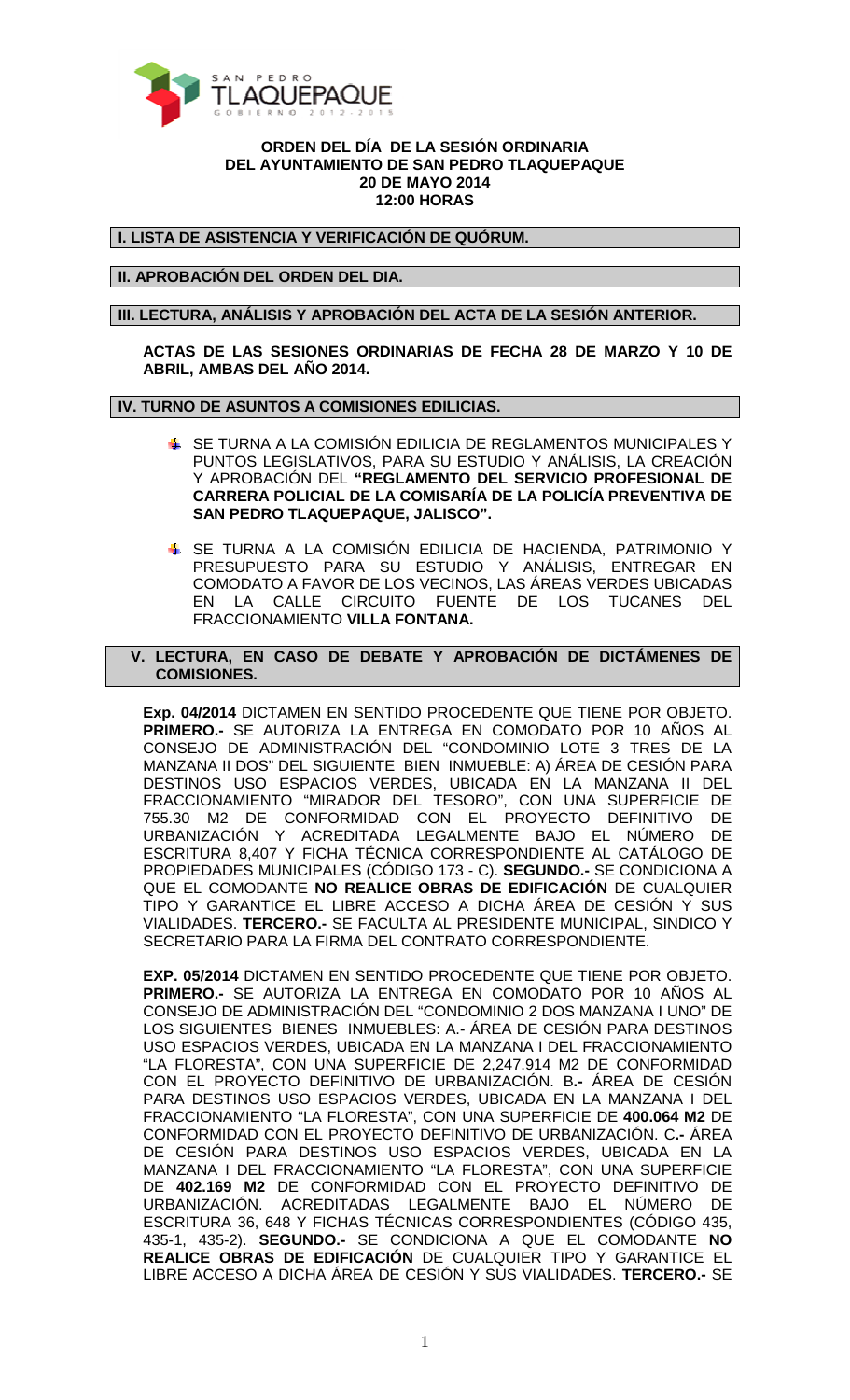

FACULTA AL PRESIDENTE MUNICIPAL, SINDICO Y SECRETARIO PARA LA FIRMA DEL CONTRATO CORRESPONDIENTE.

**EXP. 06/2014** DICTAMEN EN SENTIDO PROCEDENTE QUE TIENE POR OBJETO. **PRIMERO.-** SE AUTORIZA LA ENTREGA EN COMODATO POR 10 AÑOS AL CONSEJO DE ADMINISTRACIÓN DEL "CONDOMINIO 1 UNO MANZANA III" DEL SIGUIENTE BIEN INMUEBLE: A) ÁREA DE CESIÓN PARA DESTINOS USO ESPACIOS VERDES, UBICADA EN LA MANZANA I DEL FRACCIONAMIENTO "LA FLORESTA", CON UNA SUPERFICIE DE 8, 338.92 M2 DE CONFORMIDAD CON EL PROYECTO DEFINITIVO DE URBANIZACIÓN. ACREDITADAS LEGALMENTE BAJO EL NÚMERO DE ESCRITURA 39, 086 Y FICHA TÉCNICA CORRESPONDIENTE (CÓDIGO 450). **SEGUNDO.-** SE CONDICIONA A QUE EL COMODANTE **NO REALICE OBRAS DE EDIFICACIÓN** DE CUALQUIER TIPO Y GARANTICE EL LIBRE ACCESO A DICHA ÁREA DE CESIÓN Y SUS VIALIDADES. **TERCERO.-** SE FACULTA AL PRESIDENTE MUNICIPAL, SINDICO Y SECRETARIO PARA LA FIRMA DEL CONTRATO CORRESPONDIENTE.

**EXP. 07/2014** DICTAMEN EN SENTIDO PROCEDENTE QUE TIENE POR OBJETO. **PRIMERO.-** SE AUTORIZA LA ENTREGA EN COMODATO POR 10 AÑOS AL CONSEJO DE ADMINISTRACIÓN DEL "CONDOMINIO 4 CUATRO MANZANA I Y/O COTO ARBOLEDA" DEL SIGUIENTE BIEN INMUEBLE: 1.- ÁREA DE CESIÓN PARA DESTINOS USO ESPACIOS VERDES, UBICADA EN LA MANZANA I DEL FRACCIONAMIENTO "PARQUES DEL BOSQUE", CON UNA SUPERFICIE DE 2, 925.971 M2 DE CONFORMIDAD CON EL PROYECTO DEFINITIVO DE URBANIZACIÓN. ACREDITADA LEGALMENTE BAJO EL NÚMERO DE ESCRITURA 39, 967 Y FICHA TÉCNICA CORRESPONDIENTE (CÓDIGO 441) **SEGUNDO.-** SE CONDICIONA A QUE EL COMODANTE **NO REALICE OBRAS DE EDIFICACIÓN** DE CUALQUIER TIPO Y GARANTICE EL LIBRE ACCESO A DICHA ÁREA DE CESIÓN Y SUS VIALIDADES. **TERCERO.-** SE FACULTA AL PRESIDENTE MUNICIPAL, SÍNDICO Y SECRETARIO PARA LA FIRMA DEL CONTRATO CORRESPONDIENTE.

**EXP. 24/2014** DICTAMEN EN SENTIDO PROCEDENTE QUE TIENE POR OBJETO. **PRIMERO.-** SE AUTORIZA LA ENTREGA EN COMODATO HASTA POR EL TÉRMINO DE LA ADMINISTRACIÓN MUNICIPAL A DICONSA S.A. DE C.V. SUCURSAL CENTRO, DEL SIGUIENTE BIEN INMUEBLE: A) ÁREA DE CESIÓN PARA DESTINOS, UBICADA EN LA CALLE HIDALGO # 303 INTERIOR 2, LOCAL 2 EN LA COLONIA INFONAVIT REVOLUCIÓN, PARA CONTINUAR CON EL SERVICIO DE LA TIENDA DENOMINADA CADE DE DICONSA S.A. DE C.V. ESPACIO ACREDITADO LEGALMENTE BAJO EL NÚMERO DE ESCRITURA 7,286 Y FICHA TÉCNICA CORRESPONDIENTE AL CATÁLOGO DE PROPIEDADES MUNICIPALES (CÓDIGO 40). **SEGUNDO.-** SE FACULTA AL PRESIDENTE MUNICIPAL, SINDICO Y SECRETARIO PARA LA FIRMA DEL CONTRATO CORRESPONDIENTE.

**EXP. 62/2013** DICTAMEN EN SENTIDO PROCEDENTE QUE TIENE POR OBJETO. **PRIMERO.-** SE AUTORIZA LA ENTREGA EN COMODATO POR 10 AÑOS A LA ASOCIACIÓN VECINAL DEL FRACCIONAMIENTO "HACIENDAS DE SAN JOSE" DEL SIGUIENTE BIEN INMUEBLE: **1.-** ÁREA DE CESIÓN PARA DESTINOS USO ESPACIOS VERDES, ASÍ COMO EQUIPAMIENTO INSTITUCIONAL, UBICADA EN LA ACCIÓN URBANÍSTICA DENOMINADA "HACIENDAS DE SAN JOSÉ", CON UNA SUPERFICIE DE **18,162.85 M2** DE CONFORMIDAD CON EL PROYECTO DEFINITIVO DE URBANIZACIÓN. ACREDITADA LEGALMENTE BAJO EL NÚMERO DE ESCRITURA 31, 187 Y FICHA TÉCNICA CORRESPONDIENTE (CÓDIGO 289 - H). **SEGUNDO.-** SE CONDICIONA A QUE EL COMODANTE **NO REALICE OBRAS DE EDIFICACIÓN** DE CUALQUIER TIPO Y GARANTICE EL LIBRE ACCESO A DICHA ÁREA DE CESIÓN Y SUS VIALIDADES. **TERCERO.-** SE FACULTA AL PRESIDENTE MUNICIPAL, SINDICO Y SECRETARIO PARA LA FIRMA DEL CONTRATO CORRESPONDIENTE.

**EXP. 154/2013** DICTAMEN EN SENTIDO **IMPROCEDENTE** QUE TIENE POR OBJETO **PRIMERO.-** SE NIEGA LA ENTREGA EN COMODATO A LA ASOCIACIÓN VECINAL DEL CONSEJO DE ADMINISTRACIÓN DEL CONDOMINIO "PARQUES DE SANTA CRUZ DEL VALLE 11, MANZANA VII" DEL SIGUIENTE BIEN INMUEBLE: **1.-** ÁREA DE CESIÓN PARA DESTINOS USO ESPACIOS VERDES, UBICADA EN LA ACCIÓN URBANÍSTICA DENOMINADA "PARQUES DE SANTA CRUZ DEL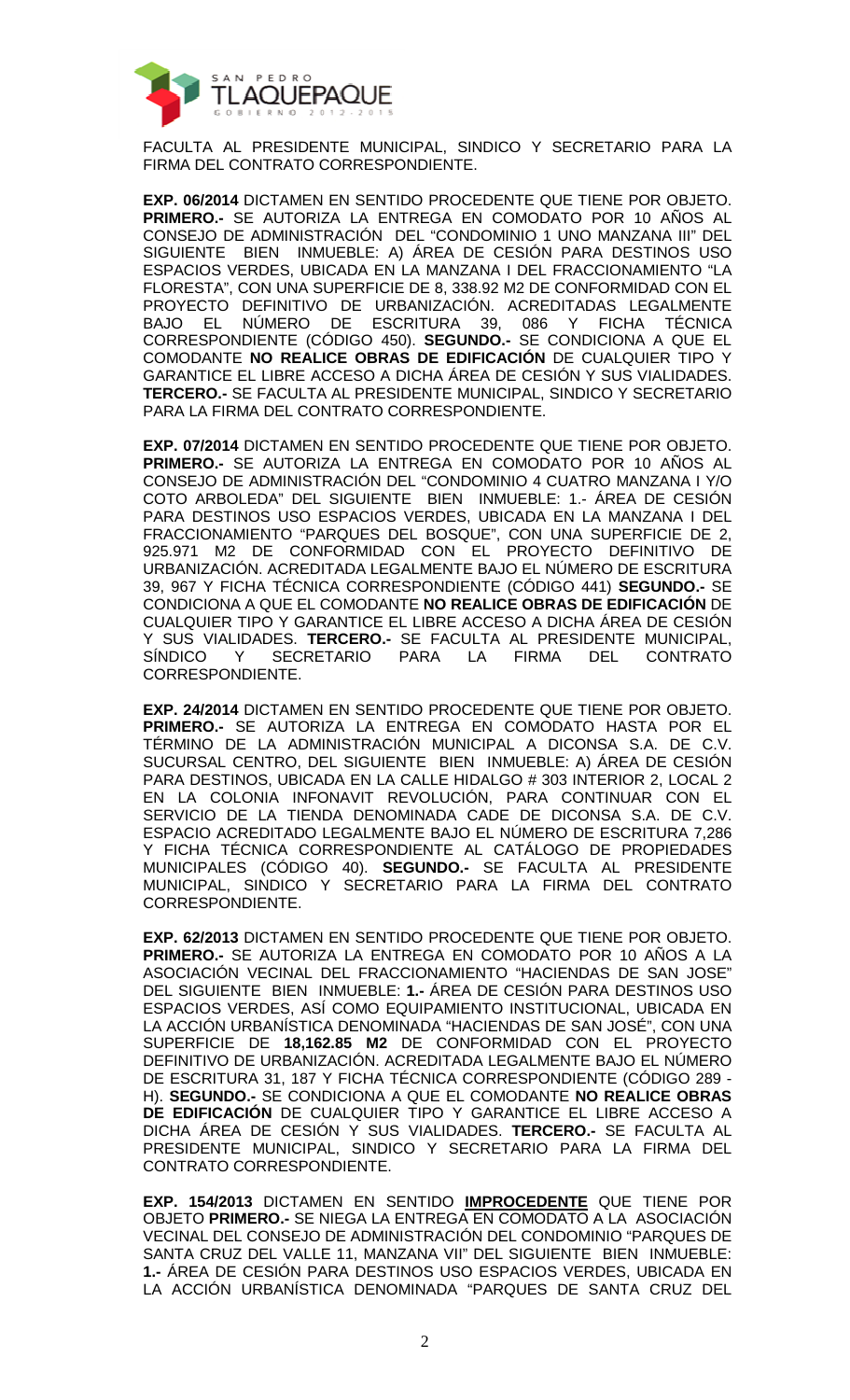

VALLE", CON UNA SUPERFICIE DE **376.49 M2** DE CONFORMIDAD CON EL PROYECTO DEFINITIVO DE URBANIZACIÓN. ACREDITADA LEGALMENTE BAJO EL NÚMERO DE ESCRITURA 10, 814 Y FICHA TÉCNICA CORRESPONDIENTE (CÓDIGO 352 - S). **SEGUNDO.-** LO ANTERIOR TODA VEZ QUE DICHO PREDIO YA HA SIDO ENTREGADO EN COMODATO. LO ANTERIOR CERTIFICADO EN **SESIÓN DE CABILDO DEL DÍA 30 DE ENERO DEL 2013**.

**EXP. 194/2013** DICTAMEN EN SENTIDO PROCEDENTE QUE TIENE POR OBJETO. **PRIMERO.-** SE AUTORIZA LA ENTREGA EN COMODATO POR 10 AÑOS A LA ASOCIACIÓN DENOMINADA "RESIDENTES DE PARQUES DEL BOSQUE TLAQUEPAQUE JALISCO ASOCIACIÓN CIVIL" DEL SIGUIENTE BIEN INMUEBLE: 1.- ÁREA DE CESIÓN PARA DESTINOS USO ESPACIOS VERDES, UBICADA EN LA MANZANA I DE LA ACCIÓN URBANÍSTICA DENOMINADA "PARQUES DEL BOSQUE I", CON UNA SUPERFICIE DE 620.14 M2 DE CONFORMIDAD CON EL PROYECTO DEFINITIVO DE URBANIZACIÓN. ACREDITADA LEGALMENTE BAJO EL NÚMERO DE ESCRITURA 2, 583 Y FICHA TÉCNICA CORRESPONDIENTE (CÓDIGO 307 - B). **SEGUNDO.-** SE CONDICIONA A QUE EL COMODANTE **NO REALICE OBRAS DE EDIFICACIÓN** DE CUALQUIER TIPO Y GARANTICE EL LIBRE ACCESO A DICHA ÁREA DE CESIÓN Y SUS VIALIDADES. **TERCERO.-** SE FACULTA AL PRESIDENTE MUNICIPAL, SINDICO Y SECRETARIO PARA LA FIRMA DEL CONTRATO CORRESPONDIENTE.

**EXP. 195/2013** DICTAMEN EN SENTIDO PROCEDENTE QUE TIENE POR OBJETO. **PRIMERO.-** SE AUTORIZA LA ENTREGA EN COMODATO POR 10 AÑOS AL CONSEJO DE ADMINISTRACIÓN DEL "CONDOMINIO MACROLOTE 6 SEIS DE LA MANZANA III TRES" DEL SIGUIENTE BIEN INMUEBLE: 1.- ÁREA DE CESIÓN PARA DESTINOS USO ESPACIOS VERDES, UBICADA EN LA MANZANA I DE LA ACCIÓN URBANÍSTICA DENOMINADA "MIRADOR DEL TESORO", CON UNA SUPERFICIE DE 576.00 M2 DE CONFORMIDAD CON EL PROYECTO DEFINITIVO DE URBANIZACIÓN. ACREDITADA LEGALMENTE BAJO EL NÚMERO DE ESCRITURA 8, 407 Y FICHA TÉCNICA CORRESPONDIENTE (CÓDIGO 173 - G). **SEGUNDO.-** SE CONDICIONA A QUE EL COMODANTE **NO REALICE OBRAS DE EDIFICACIÓN** DE CUALQUIER TIPO Y GARANTICE EL LIBRE ACCESO A DICHA ÁREA DE CESIÓN Y SUS VIALIDADES. **TERCERO.-** SE FACULTA AL PRESIDENTE MUNICIPAL, SINDICO Y SECRETARIO PARA LA FIRMA DEL CONTRATO CORRESPONDIENTE.

**EXP. 196/2013** DICTAMEN EN SENTIDO PROCEDENTE QUE TIENE POR OBJETO. **PRIMERO.-** SE AUTORIZA LA ENTREGA EN COMODATO POR 10 AÑOS AL CONSEJO DE ADMINISTRACIÓN DEL "CONDOMINIO LOS TABACHINES MACROLOTE 1 UNO DE LA MANZANA 1 UNO" DEL SIGUIENTE BIEN INMUEBLE: 1.- ÁREA DE CESIÓN PARA DESTINOS USO ESPACIOS VERDES, UBICADA EN LA MANZANA I DE LA ACCIÓN URBANÍSTICA DENOMINADA "MIRADOR DEL TESORO", CON UNA SUPERFICIE DE 672.71 M2 DE CONFORMIDAD CON EL PROYECTO DEFINITIVO DE URBANIZACIÓN Y ACREDITADA LEGALMENTE BAJO EL NÚMERO DE ESCRITURA 8, 407 Y FICHA TÉCNICA CORRESPONDIENTE AL CATÁLOGO DE PROPIEDADES MUNICIPALES (CÓDIGO 173). **SEGUNDO.-** SE CONDICIONA A QUE EL COMODANTE **NO REALICE OBRAS DE EDIFICACIÓN** DE CUALQUIER TIPO Y GARANTICE EL LIBRE ACCESO A DICHA ÁREA DE CESIÓN Y SUS VIALIDADES. **TERCERO.-** SE FACULTA AL PRESIDENTE MUNICIPAL, SINDICO Y SECRETARIO PARA LA FIRMA DEL CONTRATO CORRESPONDIENTE.

**EXP. 197/2013** DICTAMEN EN SENTIDO **IMPROCEDENTE** QUE TIENE POR OBJETO **PRIMERO.-** SE NIEGA LA ENTREGA EN COMODATO A LA ASOCIACIÓN VECINAL "CERRO DEL TESORO" DE LOS SIGUIENTES BIENES INMUEBLES: 1.- LAS ÁREAS DE CESIÓN PARA VIALIDADES DENOMINADAS, VISTA AL AMANECER, VISTA A LA LEJANÍA, FARALLÓN, VISTA A LA CAMPIÑA Y VISTA AL PAISAJE, EN LA ACCIÓN URBANÍSTICA DE TIPO PRIVADA DENOMINADA "CERRO DEL TESORO" LAS CUALES SON ACREDITADAS LEGALMENTE COMO PROPIEDAD MUNICIPAL BAJO EL NÚMERO DE ESCRITURA 13,484 Y FICHA TÉCNICA CORRESPONDIENTE (CÓDIGO 447, 447-8, 447-9, 447-10). **SEGUNDO.-** UNA VEZ REVISADOS LOS ANTECEDENTES DE DICHO FRACCIONAMIENTO SE CONSTATÓ QUE LAS CALLES EN CUESTIÓN SON PROPIEDAD MUNICIPAL, DE CONFORMIDAD CON EL ARTÍCULO 129 DEL REGLAMENTO ESTATAL DE ZONIFICACIÓN DEL ESTADO DE JALISCO QUE A LA LETRA DICE "LAS ÁREAS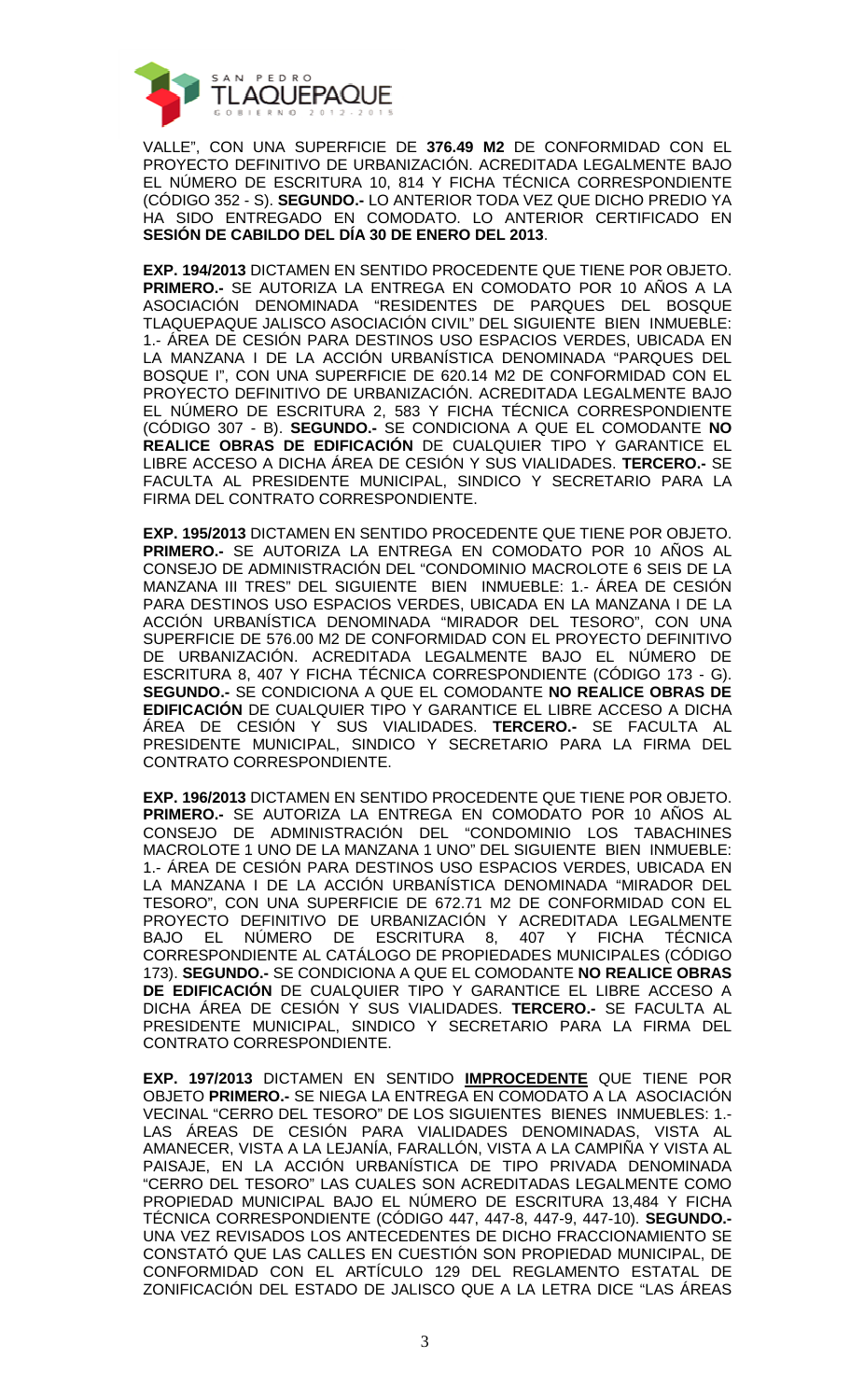

DE CESIÓN PARA EQUIPAMIENTO Y CESIONES PARA VIALIDAD SERÁN DE DOMINIO PÚBLICO, POR LO QUE AL TERMINO DE TODA ACCIÓN URBANÍSTICA PARA LA EXPANSIÓN O RENOVACIÓN URBANA, DEBERÁ DE CONSIGNARSE EL CARÁCTER DE INALIENABLE, IMPRESCRIPTIBLE E INEMBARGABLE QUE DICHAS ÁREAS O BIENES TENDRÁN EN LO SUCESIVO", EN VIRTUD DE LO ANTERIOR **NO ES POSIBLE OTORGAR EN COMODATO DICHAS VIALIDADES.** 

**EXP. 198/2013** DICTAMEN QUE TIENE POR OBJETO **PRIMERO.-** SE NIEGA LA ENTREGA EN COMODATO A LA ASOCIACIÓN VECINAL "HACIENDA SAN PEDRO ASOCIACIÓN DE COLONOS A.C." DE LOS SIGUIENTES BIENES INMUEBLES: **1.-**  LAS ÁREAS UBICADAS EN LA CALLE CONSTITUCIÓN DE 1917 ESQUINA HACIENDA SAN FERMÍN, HACIENDA SAN MIGUEL ESQUINA HACIENDA SAN PEDRO. LO ANTERIOR UNA VEZ REVISADO EL EXPEDIENTE DEL DESARROLLO HABITACIONAL EN COMENTO, ESTE FUE APROBADO DE CONFORMIDAD CON LA LEY ESTATAL DE FRACCIONAMIENTOS Y SE CONSTATÓ QUE LAS ÁREAS MENCIONADAS Y QUE ACTUALMENTE ESTÁN OPERANDO COMO ÁREAS VERDES **NO SON PROPIEDAD MUNICIPAL. SEGUNDO.- SE AUTORIZA LA ENTREGA EN COMODATO POR 10 AÑOS A LA ASOCIACIÓN VECINAL "HACIENDA SAN PEDRO ASOCIACIÓN DE COLONOS A.C." DEL SIGUIENTE BIEN INMUEBLE: 1.-** ÁREA DE CESIÓN PARA VIALIDAD DE LA ACCIÓN URBANÍSTICA DENOMINADA "HACIENDA SAN PEDRO", ÚNICAMENTE LA SUPERFICIE CORRESPONDIENTE A LA BOCACALLE DE LA VIALIDAD DENOMINADA "BATALLA DE CALDERÓN", DE CONFORMIDAD CON EL PROYECTO DEFINITIVO DE URBANIZACIÓN. ACREDITADA LEGALMENTE BAJO EL NÚMERO DE ESCRITURA 25,637 Y FICHA TÉCNICA CORRESPONDIENTE (CÓDIGO 158-10). **TERCERO.-** SE CONDICIONA A QUE EL COMODANTE **NO REALICE OBRAS DE EDIFICACIÓN** DE CUALQUIER TIPO Y GARANTICE EL LIBRE ACCESO A DICHA ÁREA DE CESIÓN. **CUARTO.-** SE FACULTA AL PRESIDENTE MUNICIPAL, SINDICO Y SECRETARIO PARA LA FIRMA DEL CONTRATO CORRESPONDIENTE.

**EXP. 212/2013** DICTAMEN EN SENTIDO PROCEDENTE QUE TIENE POR OBJETO. **PRIMERO.-** SE AUTORIZA LA ENTREGA EN COMODATO POR 10 AÑOS AL COMITÉ VECINAL DEL FRACCIONAMIENTO "VILLA FONTANA" A TRAVES DE SU REPRESENTANTE JORGE LUIS MARTÍNEZ AVILES DEL SIGUIENTE BIEN INMUEBLE: A) ÁREA DE CESIÓN PARA DESTINOS USO ESPACIOS VERDES, UBICADA EN LA CALLE FUENTE DE LA VILLA ESQUINA ANTIGUO CAMINO A SANTA CRUZ DEL VALLE EN LA ACCIÓN URBANÍSTICA DENOMINADA "VILLA FONTANA", FASE I ETAPA 1, CON UNA SUPERFICIE DE 736.79 M², ASÍ COMO DE LAS OFICINAS, DE CONFORMIDAD CON EL PROYECTO DEFINITIVO DE URBANIZACIÓN Y ACREDITADA LEGALMENTE BAJO EL NÚMERO DE ESCRITURA 1,643 Y FICHA TÉCNICA CORRESPONDIENTE AL CATÁLOGO DE PROPIEDADES MUNICIPALES (CÓDIGO 362-36). B) CABE SEÑALAR QUE EL MODULO DE SEGURIDAD SE ENCUENTRA UBICADO EN EL CAMELLÓN DE LA VIALIDAD DENOMINADA FUENTE DE LA VILLA, POR LO QUE NO ES PROCEDENTE OTORGAR EN COMODATO DICHO MODULO. **SEGUNDO.-** SE CONDICIONA A QUE EL COMODANTE **NO REALICE OBRAS DE EDIFICACIÓN** DE CUALQUIER TIPO Y GARANTICE EL LIBRE ACCESO A DICHA ÁREA DE CESIÓN Y SUS VIALIDADES. **TERCERO.-** SE FACULTA AL PRESIDENTE MUNICIPAL, SINDICO Y SECRETARIO PARA LA FIRMA DEL CONTRATO CORRESPONDIENTE.

**EXP. 213/2013** DICTAMEN EN SENTIDO PROCEDENTE QUE TIENE POR OBJETO. **PRIMERO.-** SE AUTORIZA LA ENTREGA EN COMODATO POR 10 AÑOS AL CONSEJO DE ADMINISTRACIÓN DE "PARQUES SANTA CRUZ 5, MANZANA VIII OCHO" UBICADO EN EL FRACCIONAMIENTO "PARQUES DE SANTA CRUZ DEL VALLE" DEL SIGUIENTE BIEN INMUEBLE: A) ÁREA DE CESIÓN PARA DESTINOS USO ESPACIOS VERDES, UBICADA EN LA MANZANA VIII DE LA ACCIÓN URBANÍSTICA DENOMINADA "PARQUES SANTA CRUZ DEL VALLE", CON UNA SUPERFICIE DE 440.79 M2 DE CONFORMIDAD CON EL PROYECTO DEFINITIVO DE URBANIZACIÓN Y ACREDITADA LEGALMENTE BAJO EL NÚMERO DE ESCRITURA 10,814 Y FICHA TÉCNICA CORRESPONDIENTE AL CATÁLOGO DE PROPIEDADES MUNICIPALES (CÓDIGO 352-Y). **SEGUNDO.-** SE CONDICIONA A QUE EL COMODANTE **NO REALICE OBRAS DE EDIFICACIÓN** DE CUALQUIER TIPO Y GARANTICE EL LIBRE ACCESO A DICHA ÁREA DE CESIÓN Y SUS VIALIDADES. **TERCERO.-** SE FACULTA AL PRESIDENTE MUNICIPAL,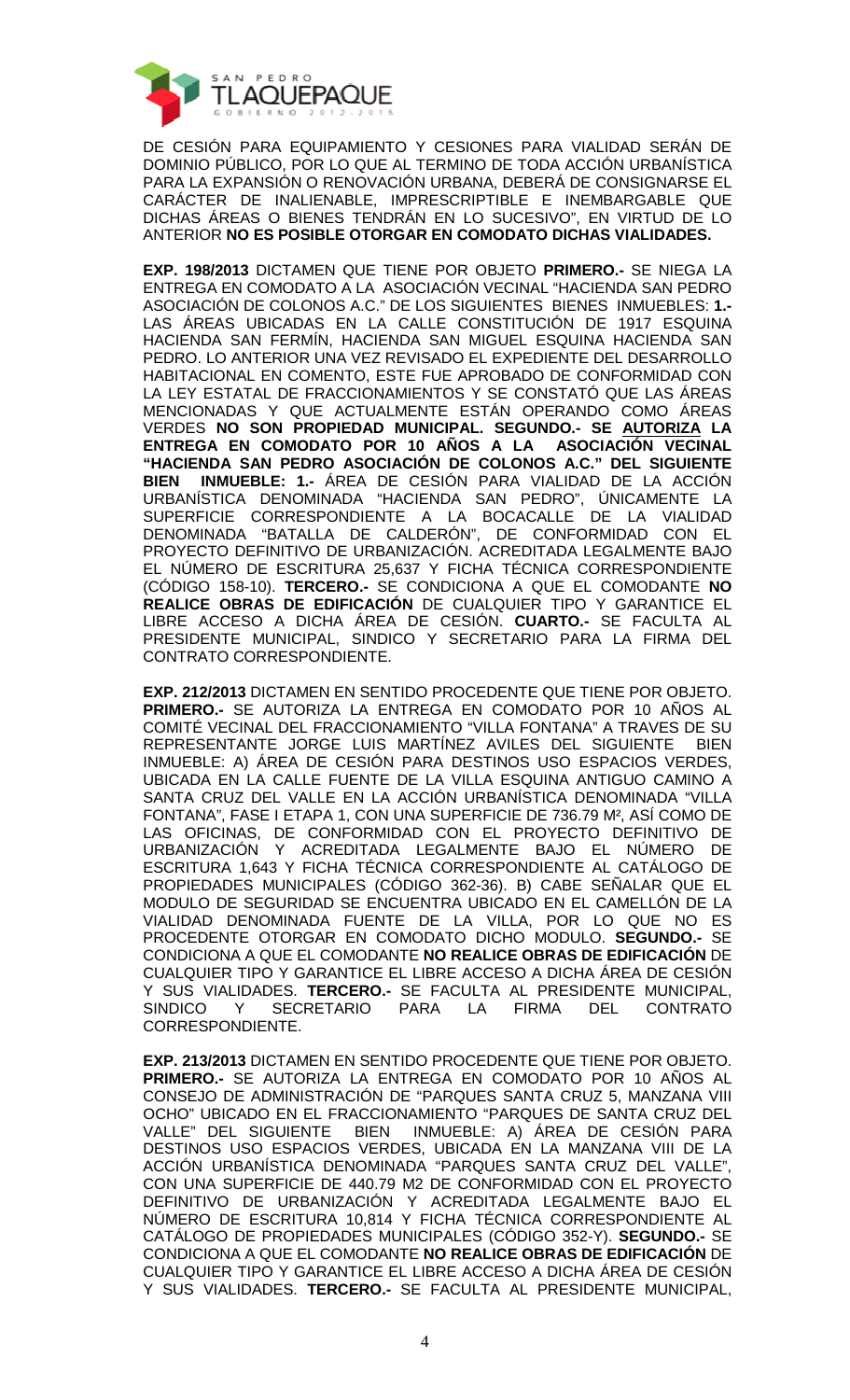

SÍNDICO Y SECRETARIO PARA LA FIRMA DEL CONTRATO CORRESPONDIENTE.

**EXP. 214/2013** DICTAMEN EN SENTIDO PROCEDENTE QUE TIENE POR OBJETO. **PRIMERO.-** SE AUTORIZA LA ENTREGA EN COMODATO POR 10 AÑOS A LOS CONSEJOS DE ADMINISTRACIÓN DE LOS CONDOMINIOS "CONDOMINIO 4 CUATRO DE LA MANZANA II" Y "CONDOMINIO 5 CINCO MANZANA II" DEL SIGUIENTE BIEN INMUEBLE: A) ÁREA DE CESIÓN PARA DESTINOS USO ESPACIOS VERDES, UBICADA EN LA MANZANA II DEL FRACCIONAMIENTO "PARQUES DE SANTA CRUZ DEL VALLE III Y/O PARQUES DEL PALMAR I", CON UNA SUPERFICIE DE 1,664.68 M2 DE CONFORMIDAD CON EL PROYECTO DEFINITIVO DE URBANIZACIÓN Y ACREDITADA LEGALMENTE BAJO EL NÚMERO DE ESCRITURA 22,891 Y FICHA TÉCNICA CORRESPONDIENTE AL CATÁLOGO DE PROPIEDADES MUNICIPALES (CÓDIGO 415-3). **SEGUNDO.-** SE CONDICIONA A QUE EL COMODANTE **NO REALICE OBRAS DE EDIFICACIÓN** DE CUALQUIER TIPO Y GARANTICE EL LIBRE ACCESO A DICHA ÁREA DE CESIÓN Y SUS VIALIDADES. **TERCERO.-** SE FACULTA AL PRESIDENTE MUNICIPAL, SINDICO Y SECRETARIO PARA LA FIRMA DEL CONTRATO CORRESPONDIENTE.

**EXP. 217/2013** DICTAMEN EN SENTIDO PROCEDENTE QUE TIENE POR OBJETO. **PRIMERO.-** SE AUTORIZA LA ENTREGA EN COMODATO POR 10 AÑOS AL CONSEJO DE ADMINISTRACIÓN DEL "CONDOMINIO 2 DOS MANZANA II" UBICADO EN EL FRACCIONAMIENTO "PARQUES DEL BOSQUE II" DEL SIGUIENTE BIEN INMUEBLE: A) ÁREA DE CESIÓN PARA DESTINOS USO ESPACIOS VERDES, UBICADA EN LA MANZANA II DE LA ACCIÓN URBANÍSTICA DENOMINADA "PARQUES DEL BOSQUE II", CON UNA SUPERFICIE DE 877.07 M2 DE CONFORMIDAD CON EL PROYECTO DEFINITIVO DE URBANIZACIÓN Y ACREDITADA LEGALMENTE BAJO EL NÚMERO DE ESCRITURA 25,099 Y FICHA TÉCNICA CORRESPONDIENTE AL CATÁLOGO DE PROPIEDADES MUNICIPALES (CÓDIGO 414-3). **SEGUNDO.-** SE CONDICIONA A QUE EL COMODANTE **NO REALICE OBRAS DE EDIFICACIÓN** DE CUALQUIER TIPO Y GARANTICE EL LIBRE ACCESO A DICHA ÁREA DE CESIÓN Y SUS VIALIDADES. **TERCERO.-** SE FACULTA AL PRESIDENTE MUNICIPAL, SINDICO Y SECRETARIO PARA LA FIRMA DEL CONTRATO CORRESPONDIENTE.

**EXP. 218/2013** DICTAMEN EN SENTIDO **IMPROCEDENTE** QUE TIENE POR OBJETO **PRIMERO.-** SE NIEGA LA ENTREGA EN COMODATO A LA ARQUIDIÓCESIS DE GUADALAJARA DEL SIGUIENTE BIEN INMUEBLE: **1.-** ÁREA DE CESIÓN MUNICIPAL EV-1 SUP=2842.79 M2 Y QUE SE ENCUENTRA AL INTERIOR DEL FRACCIONAMIENTO "PARQUES DEL PALMAR I Y/O PARQUES SANTA CRUZ DEL VALLE III" LA CUAL ES ACREDITADA LEGALMENTE COMO PROPIEDAD MUNICIPAL BAJO EL NÚMERO DE ESCRITURA 22,981 Y FICHA TÉCNICA CORRESPONDIENTE (CÓDIGO 415). LO ANTERIOR, UNA VEZ REVISADOS LOS ANTECEDENTES DE DICHO FRACCIONAMIENTO SE CONSTATÓ QUE EL ÁREA EN COMENTO ESTA CONSIGNADA AL PROGRAMA MUNICIPAL DE DESARROLLO COMO EV-V, LA CUAL SEGÚN EL ARTÍCULO 121 DEL REGLAMENTO ESTATAL DE ZONIFICACIÓN **NO ES COMPATIBLE** CON EL USO SOLICITADO, EN VIRTUD DE LO ANTERIOR LA DIRECCIÓN GENERAL DE OBRAS PUBLICAS **DICTAMINA NO PROCEDENTE** EL COMODATO.

## **VI. ASUNTOS GENERALES.**

- SE AUTORIZA HABILITAR COMO RECINTO OFICIAL DEL AYUNTAMIENTO DE SAN PEDRO, TLAQUEPAQUE LA FINCA MARCADA CON EL NUMERO 208 DE LA CALLE INDEPENDENCIA DE ESTA CABECERA MUNICIPAL, A EFECTO DE CELEBRAR **SESIÓN SOLEMNE** PARA CONMEMORAR EL **193 ANIVERSARIO DE LA PROCLAMACIÓN DE LA INDEPENDENCIA DE LA NUEVA GALICIA EL DÍA** 13 (TRECE) DE JUNIO DEL PRESENTE AÑO, A LA HORA QUE SE ESTABLEZCA PARA TAL EFECTO.
- SE AUTORIZA A LOS CIUDADANOS PRESIDENTE MUNICIPAL, SECRETARIO DEL AYUNTAMIENTO, SÍNDICO Y ENCARGADO DE LA HACIENDA MUNICIPAL, PARA QUE EN NOMBRE Y REPRESENTACIÓN DE ESTE GOBIERNO MUNICIPAL DE SAN PEDRO TLAQUEPAQUE, JALISCO;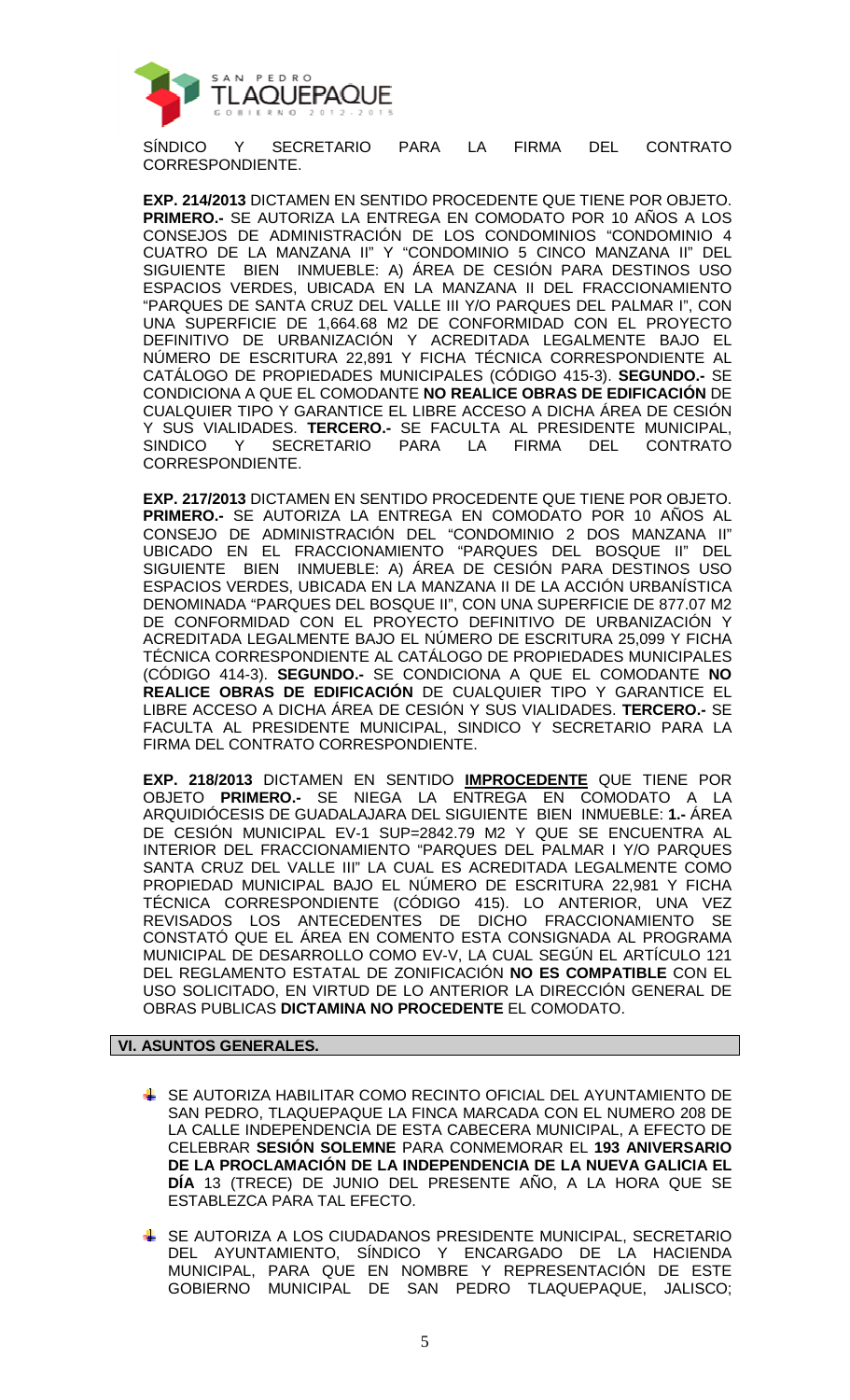

SUSCRIBAN EL ACUERDO DE COORDINACIÓN PARA LA ASIGNACIÓN Y OPERACIÓN DE LOS SUBSIDIOS DEL PROGRAMA **'HÁBITAT' 2014,** VERTIENTES GENERAL Y DE INTERVENCIONES PREVENTIVAS, CON EL EJECUTIVO FEDERAL, A TRAVÉS DE LA SECRETARÍA DE DESARROLLO AGRARIO, TERRITORIAL Y URBANO "SEDATU" Y DEL EJECUTIVO DEL ESTADO REPRESENTADO POR LA SECRETARIA DE DESARROLLO E INTEGRACIÓN SOCIAL, DE ACUERDO A LOS SUBSIDIOS AUTORIZADOS EN EL DECRETO DE PRESUPUESTO DE EGRESOS DE LA FEDERACIÓN EJERCICIO FISCAL 2014, Y DE LOS RECURSOS DESTINADOS EN LOS PRESUPUESTOS DE EGRESOS DEL ESTADO Y EL MUNICIPIO RESPECTIVAMENTE EJERCICIO FISCAL 2014. ESTE GOBIERNO MUNICIPAL DE SAN PEDRO TLAQUEPAQUE, JALISCO; EN SU CONOCIMIENTO QUE LOS RECURSOS SON DE CARÁCTER FEDERAL Y ESTATAL, ACEPTA SU APLICACIÓN Y CONTROL, SUJETÁNDOSE A LAS DISPOSICIONES ESTABLECIDAS EN LA LEY FEDERAL DE PRESUPUESTO Y RESPONSABILIDAD HACENDARIA, SU REGLAMENTO, Y LAS DEMÁS DISPOSICIONES APLICABLES. ASIMISMO ASUME PLENAMENTE, POR SÍ MISMO, LOS COMPROMISOS Y RESPONSABILIDADES VINCULADAS CON LAS OBLIGACIONES JURÍDICAS, FINANCIERAS Y DE CUALQUIER TIPO RELACIONADAS CON LAS OBRAS Y ACCIONES QUE CUENTEN CON APOYOS DE DICHO PROGRAMA. EN CASO DE INCUMPLIMIENTO DE LAS OBLIGACIONES QUE ASUMA ESTE GOBIERNO MUNICIPAL, AUTORIZA AFECTAR LAS PARTICIPACIONES, ASÍ COMO AUTORIZAR PARA QUE LA SUBSECRETARÍA DE FINANZAS LAS RETENGA DE SUS PARTICIPACIONES FEDERALES Y ESTATALES, EN EL ENTENDIDO AL MISMO TIEMPO DE EJERCER LOS RECURSOS ANTES DEL 31 DE DICIEMBRE DE 2014.

- SE AUTORIZA A LOS CIUDADANOS PRESIDENTE MUNICIPAL, SECRETARIO DEL AYUNTAMIENTO, SÍNDICO Y ENCARGADO DE LA HACIENDA MUNICIPAL, PARA QUE EN NOMBRE Y REPRESENTACIÓN DE ESTE GOBIERNO MUNICIPAL DE SAN PEDRO TLAQUEPAQUE, JALISCO; SUSCRIBAN EL ACUERDO DE COORDINACIÓN PARA LA ASIGNACIÓN Y OPERACIÓN DE LOS SUBSIDIOS DEL PROGRAMA **'RESCATE DE ESPACIOS PÚBLICOS' 2014,** CON EL EJECUTIVO FEDERAL, A TRAVÉS DE LA SECRETARÍA DE DESARROLLO AGRARIO, TERRITORIAL Y URBANO "SEDATU" Y DEL EJECUTIVO DEL ESTADO REPRESENTADO POR LA SECRETARIA DE DESARROLLO E INTEGRACIÓN SOCIAL, DE ACUERDO A LOS SUBSIDIOS AUTORIZADOS EN EL DECRETO DE PRESUPUESTO DE EGRESOS DE LA FEDERACIÓN EJERCICIO FISCAL 2014, Y DE LOS RECURSOS DESTINADOS EN LOS PRESUPUESTOS DE EGRESOS DEL ESTADO Y EL MUNICIPIO RESPECTIVAMENTE EJERCICIO FISCAL 2014. ESTE GOBIERNO MUNICIPAL DE SAN PEDRO TLAQUEPAQUE, JALISCO; EN SU CONOCIMIENTO QUE LOS RECURSOS SON DE CARÁCTER FEDERAL Y ESTATAL, ACEPTA SU APLICACIÓN Y CONTROL, SUJETÁNDOSE A LAS DISPOSICIONES ESTABLECIDAS EN LA LEY FEDERAL DE PRESUPUESTO Y RESPONSABILIDAD HACENDARIA, SU REGLAMENTO, Y LAS DEMÁS DISPOSICIONES APLICABLES. ASIMISMO ASUME PLENAMENTE, POR SÍ MISMO, LOS COMPROMISOS Y RESPONSABILIDADES VINCULADAS CON LAS OBLIGACIONES JURÍDICAS, FINANCIERAS Y DE CUALQUIER TIPO RELACIONADAS CON LAS OBRAS Y ACCIONES QUE CUENTEN CON APOYOS DE DICHO PROGRAMA. EN CASO DE INCUMPLIMIENTO DE LAS OBLIGACIONES QUE ASUMA ESTE GOBIERNO MUNICIPAL, AUTORIZA AFECTAR LAS PARTICIPACIONES, ASÍ COMO AUTORIZAR PARA QUE LA SUBSECRETARÍA DE FINANZAS LAS RETENGA DE SUS PARTICIPACIONES FEDERALES Y ESTATALES, EN EL ENTENDIDO AL MISMO TIEMPO DE EJERCER LOS RECURSOS ANTES DEL 31 DE DICIEMBRE DE 2014.
- **PRIMERO.-** SE AUTORIZA AL MUNICIPIO DE SAN PEDRO TLAQUEPAQUE, JALISCO LA REALIZACIÓN DE LA OBRA PUBLICA EN EL EJERCICIO FISCAL 2014, POR EL MONTO DE \$24'000,000.00 QUE SERÁN EJECUTADAS ANTES DEL 31 DE DICIEMBRE DE 2014, CON RECURSOS PROVENIENTES DEL RUBRO PROYECTOS REGIONALES CON CARGO AL PRESUPUESTO DE EGRESOS DE LA FEDERACIÓN PARA EL EJERCICIO FISCAL 2014. **RELACIÓN DE OBRAS A EJECUTAR:**